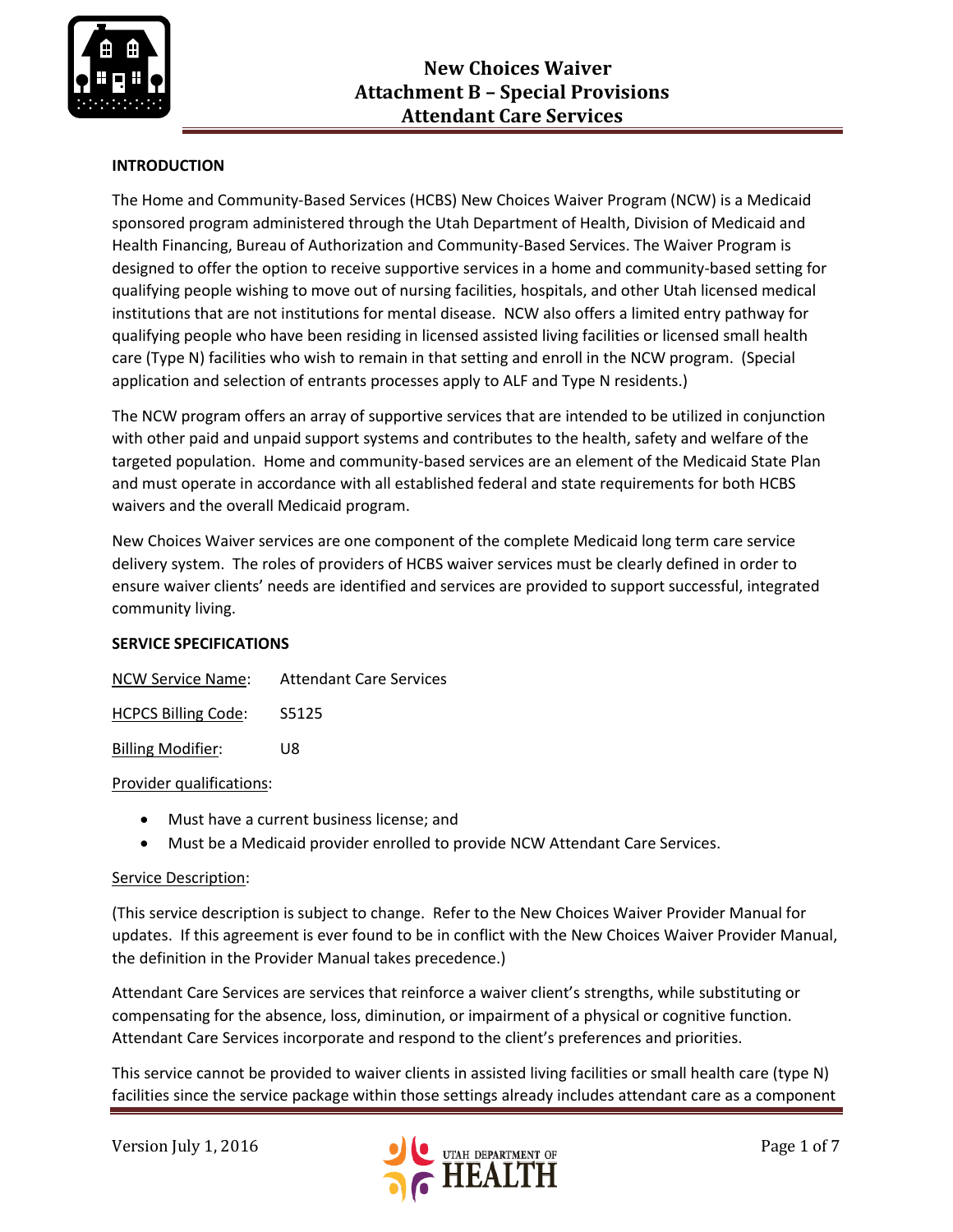

of NCW Adult Residential Services. Attendant Care Services shall not be billed for inactive time spent waiting for the waiver client or for services that are in essence companion services.

#### General Requirements:

By signing this attachment, provider agrees to additional terms and conditions as outlined below:

- A. Provider will report any negative or critical incident or incidents likely to receive media or legislative scrutiny involving a NCW client to the client's case management agency or to the New Choices Waiver program office immediately. This includes but is not limited to medication errors, falls, injuries, missing persons, abuse, neglect, exploitation, unexpected hospitalizations, unexpected deaths, Adult Protective Services (APS) or law enforcement involvement, and other similar incidents that raise concern for client safety. As required by law, provider will also report any suspected or actual incidences of abuse, neglect or exploitation to APS or to local law enforcement.
- B. Provider will accept the NCW Medicaid rate as payment in full, and the provider shall not bill the client nor their families an additional fee for services rendered.
- C. Provider will interact with each NCW client's designated case management agency and participate in the person-centered care planning process when requested by the client or their representative.
- D. Provider will review Service Authorization Forms received from waiver case management agencies and will return a signed copy to the case management agency. Service authorizations indicate the amount, duration and frequency of services that are authorized based on the assessment of each client's needs and are subject to approval by the State Medicaid Agency. The authorized HCPCS, number of units, frequency and duration will appear in the service authorization and providers shall not render services to waiver clients until a service authorization has been received and properly executed by both the designated waiver case management agency representative and the provider. Service authorizations are valid for a maximum of one year even if the "end date" on the form is left blank. Claims paid for waiver services for dates of service outside of the date span listed in the service authorization will be recovered. Claims paid for waiver services that exceed the number of units or frequency than was authorized in the service authorization will be recovered. Claims paid for HCPCS codes that were not authorized in the service authorization will be recovered.
- E. Service authorizations are not a guarantee of payment.
- F. Service authorizations are automatically nullified immediately upon any of the following events taking place:

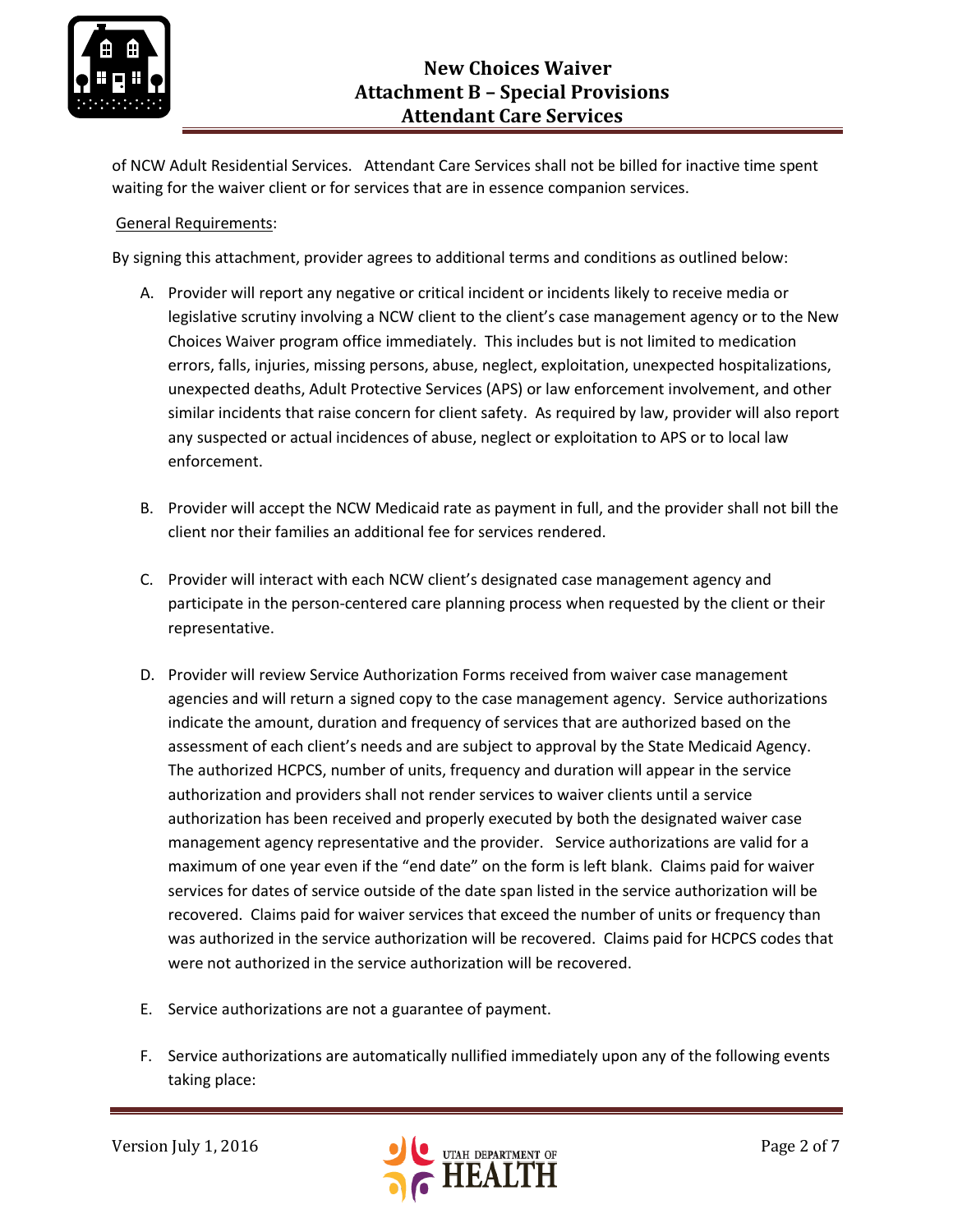

- The NCW client elects to change to a different NCW provider
- The NCW client elects to altogether discontinue receiving the services that the provider offers
- The NCW client loses Medicaid eligibility
- The NCW client is disenrolled from the NCW program for any other reason
- The provider's Medicaid and/or NCW contract is terminated or suspended
- G. Provider will not provide services to waiver clients when they are receiving inpatient treatment. Service authorizations are *suspended* during times when a New Choices Waiver client is admitted to an inpatient setting such as a hospital or nursing facility. Upon the client's discharge from the inpatient setting, provider will communicate with the waiver case management agency to receive verbal approval to reinstate services if any unused units are remaining in the service authorization or to request a new authorization if the existing authorization has expired.
- H. Units of service that have been authorized for one NCW client can only be provided to that NCW client. Provider will not transfer unused units that have been authorized for one NCW client to another NCW client.
- I. Provider will contact a client's designated waiver case management agency if the provider observes that actual service utilization trends appear to exceed the number of units authorized.
- J. Provider will verify client Medicaid eligibility each month in order to avoid providing services that are not reimbursable due to a client's loss of Medicaid benefits. Utah Medicaid offers two methods that providers may use to verify client eligibility:
	- Medicaid Eligibility Lookup Tool [\(https://medicaid.utah.gov\)](https://medicaid.utah.gov/)
	- Access Now (1-800-662-9651 option 1, option 1)
- K. Provider shall not bill Medicaid for services that were not actually provided or for services that the provider anticipates providing to a client in the near or distant future.
- L. Provider shall not bill a client for a missed or canceled appointment unless the client or the client's legal representative has signed a written cancelation policy which expressly allows the provider to charge the client for missed or canceled appointments.
- M. Provider will not engage in unsolicited direct marketing activities to prospective NCW clients. Marketing strategies shall be limited to mass outreach and advertisements. Provider will not approach prospective NCW clients or their representatives unless the client or representative explicitly requests information from the provider. Provider shall refrain from offering incentives

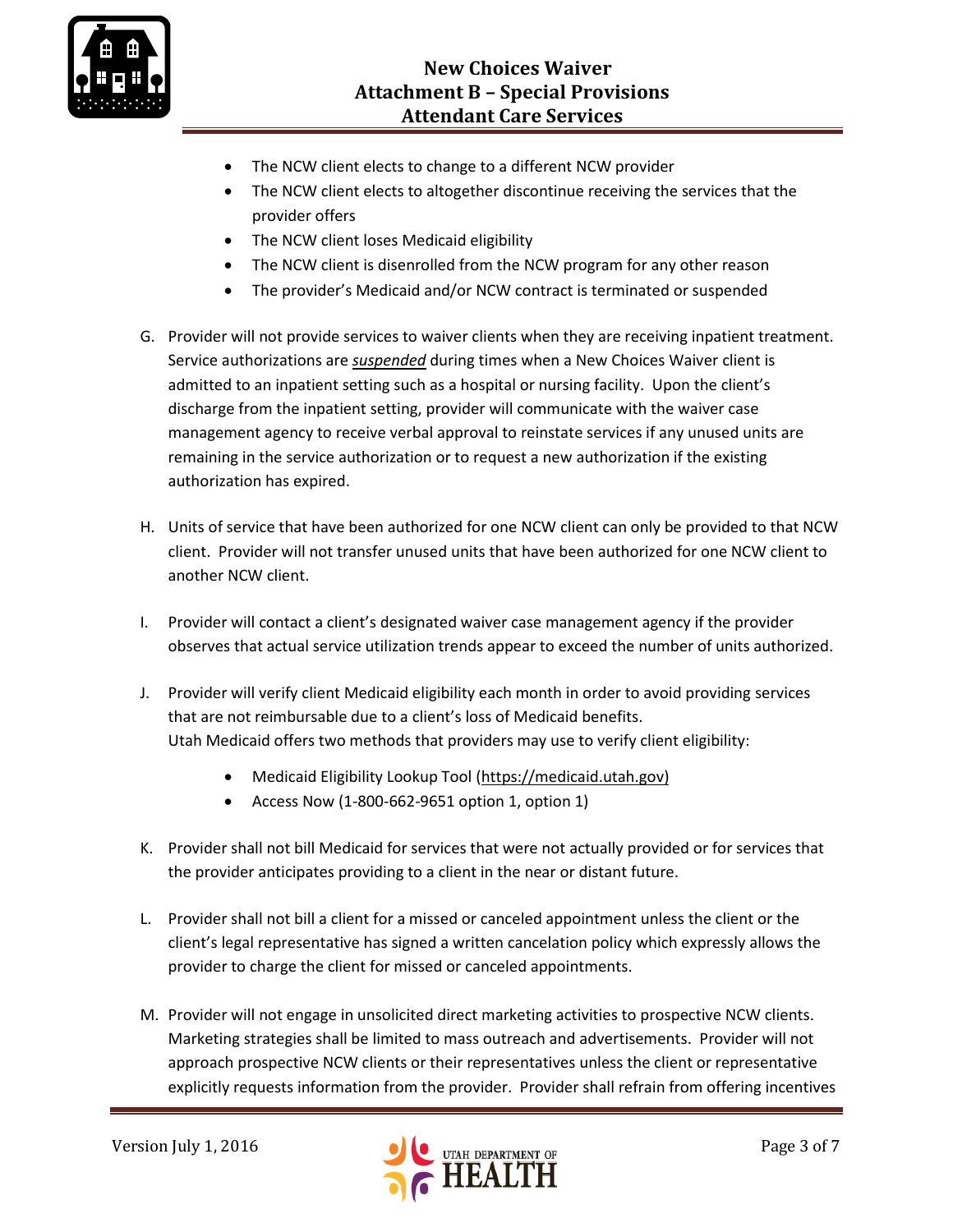

or other enticements to persuade a prospective NCW client to choose the provider for waiver services. Provider shall not enter into incentive or kick-back agreements with waiver case management agencies or otherwise entice the case management agency to influence or limit a NCW client's freedom to choose their own service providers. Provider may not require NCW clients to select a certain waiver or non-waiver provider for other services listed on the personcentered care plan.

- N. Provider will document each service encounter. At a minimum each service encounter record should include:
	- The client's first and last name
	- The date of service for each service encounter
	- The start and end times for each service provided
	- The services provided by service title
	- Notes describing the service encounter
	- The name of the individual who performed the service
	- The signature of the individual(s) who performed the service(s) or who can attest to the completion of the service(s).
- O. Provider will abide by the policies and procedures outlined in the NCW Provider Manual and to stay apprised of policy updates and changes regarding Medicaid and the NCW program. If this agreement is ever found to be in conflict with the NCW Provider Manual, the NCW Provider Manual will take precedence over this agreement. The NCW Provider Manual is posted on the Utah Medicaid website: [https://medicaid.utah.gov](https://medicaid.utah.gov/)
- P. Provider will review the Medicaid Information Bulletins (MIBs) and stay apprised of policy updates and changes regarding Medicaid and the NCW program. The MIB is the tool that the Utah Department of Health, Division of Medicaid and Health Financing uses to disseminate such information to providers and stakeholders. The MIB is published quarterly or more frequently as needed. To subscribe to the Newsletter or to view the MIB releases, visit the Medicaid website: [https://medicaid.utah.gov](https://medicaid.utah.gov/)
- Q. If the provider has Medicare and/or Medicaid certification and loses Medicare and/or Medicaid certification, the provider's New Choices Waiver contract shall also be terminated effective the same day as the termination of the Medicare and/or Medicaid certification. The provider will notify the New Choices Waiver Program Office within 3 business days of receiving the notification letter from Medicare and/or Medicaid. The provider will make every effort to ensure a safe and orderly transition of all NCW clients to other service providers prior to final termination of their NCW contract.

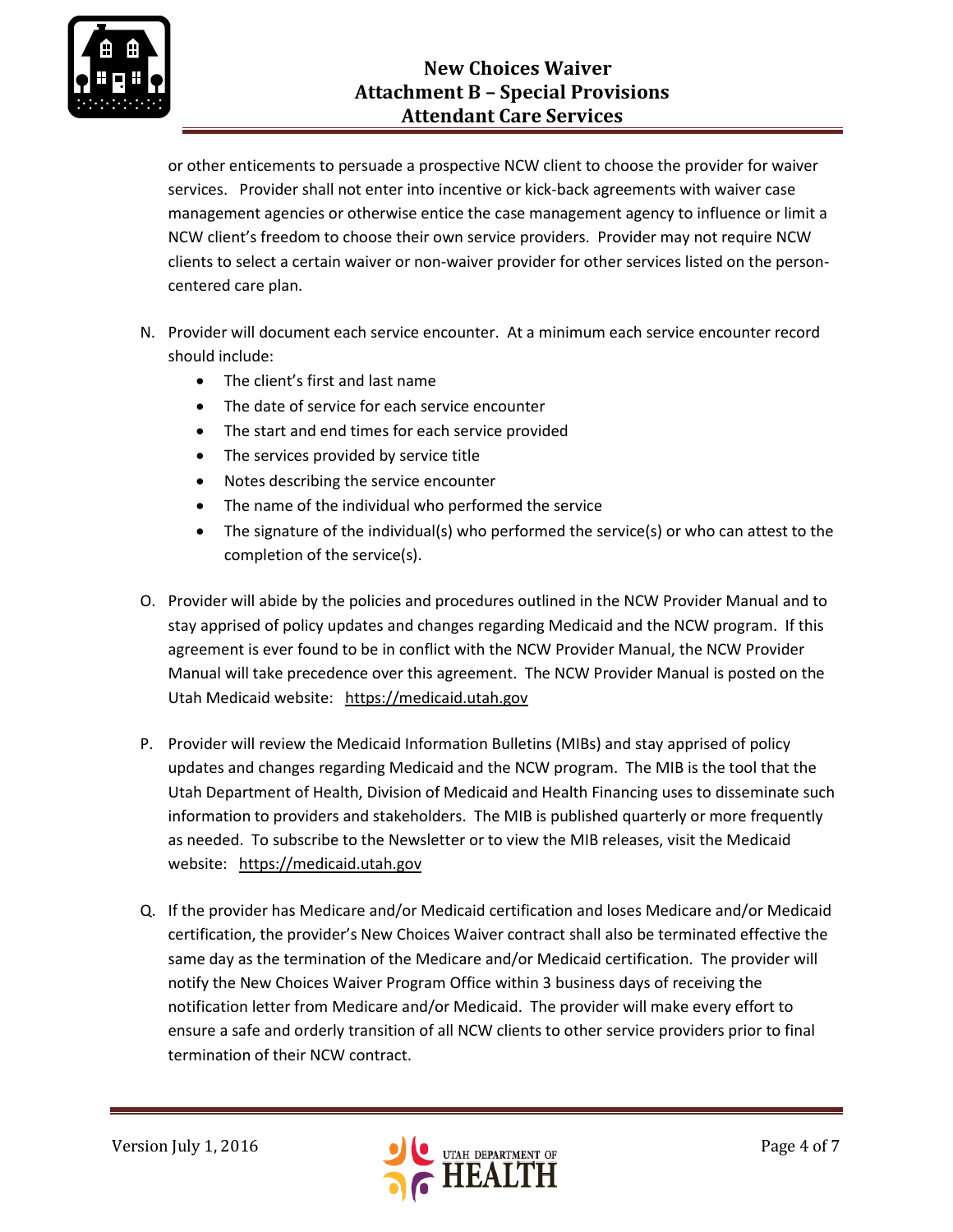

- R. If the provider is aware that it is about to undergo a change of ownership or otherwise elects to voluntarily terminate their New Choices Waiver contract, the provider shall give at least 30 days advance written notice of the change of ownership or voluntary termination to the New Choices Waiver Program Office. Providers shall assist in ensuring a safe and orderly transition of waiver clients to another service provider prior to termination.
- S. Providers cannot be listed on a person-centered care plan for a NCW client if any of the paid employees of that provider are related to one or both of the assigned NCW case managers by blood or by marriage. If the State Medicaid Agency finds that a conflict of interest is occurring between the provider agency and the case management agency, the provider or the case management agency may be prevented from providing services to that particular client. Exceptions will only be made in remote geographical areas of the state where there are no other willing, qualified providers available to offer the service(s). Only the State Medicaid Agency has authority to approve exceptions to conflict of interest rules.
- T. The State Medicaid Agency may terminate the provider's New Choices Waiver contract after giving the provider 30 days advance written notice for either of the following reasons:
	- 1. The State Medicaid Agency detects a pattern of non-compliance with general Utah Medicaid provider standards,
	- 2. The State Medicaid Agency detects a pattern of non-compliance with NCW policies, procedures and/or provisions listed in this contract.

Examples of conduct that constitutes patterns of non-compliance include but are not limited to:

- Abuse, neglect or exploitation of waiver clients;
- Billing Medicaid in excess of the amount, duration and frequency of services that have been authorized;
- Billing Medicaid for services not provided;
- Inadequate or non-existent record keeping;
- Hiring individual service employees that do not meet the minimum waiver provider qualifications;
- Not maintaining minimum provider qualifications such as required license(s);
- Acts of direct marketing to prospective or currently enrolled clients or their representatives;
- Acts of coercion or manipulation of client freedom of choice rights;
- Acts of offering or receiving incentives or kick-backs to or from other providers or entities in an effort to manipulate client freedom of choice rights; and/or
- Billing NCW clients or their representatives for services covered by Medicaid.

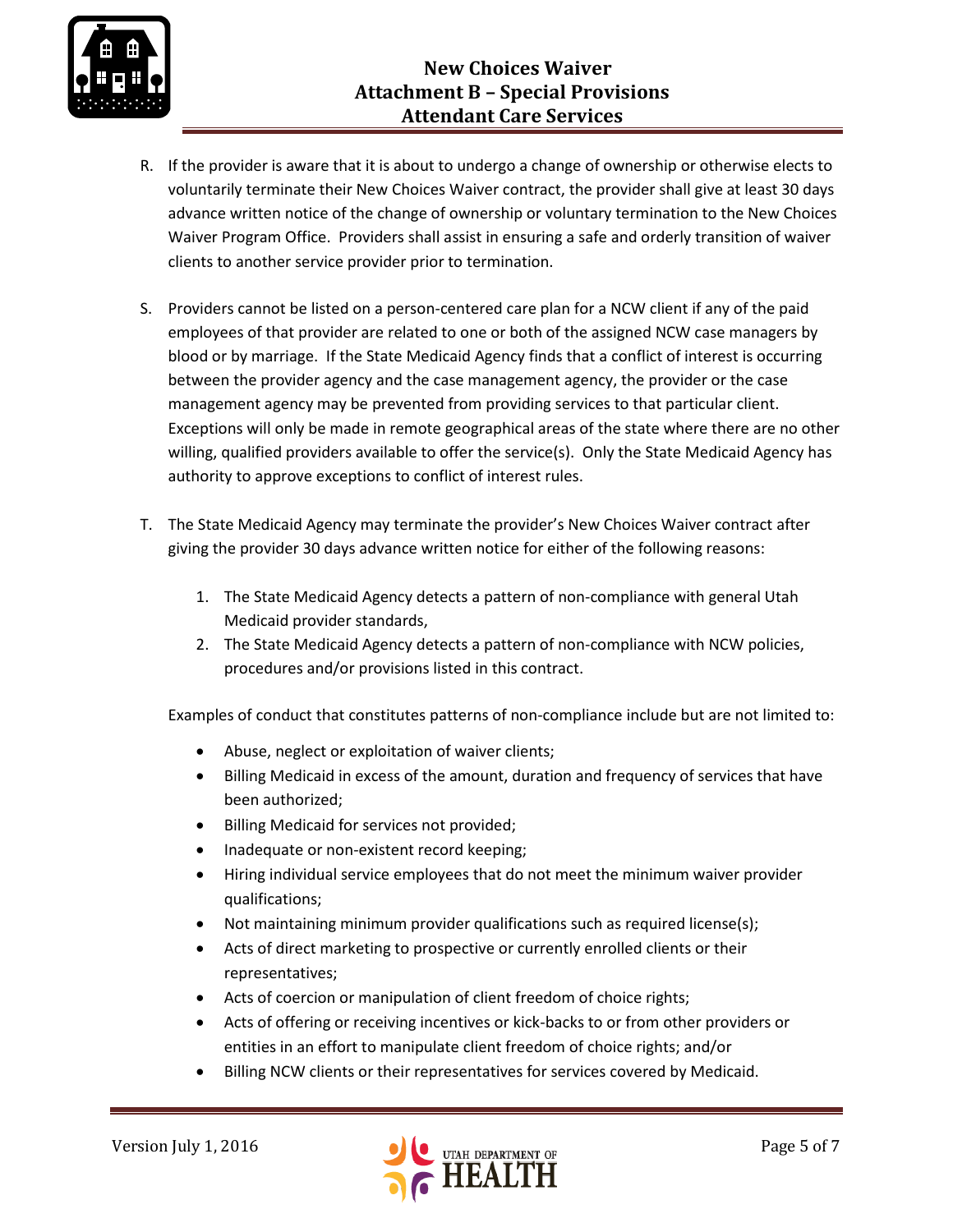

# **New Choices Waiver Attachment B – Special Provisions Attendant Care Services**

If the State Medicaid Agency discovers conduct that constitutes a pattern of non-compliance but elects not to terminate the provider's New Choices Waiver contract, the State Medicaid Agency may instead suspend making new referrals to the provider, require the provider to repay any overpayments, complete additional training and/or to submit to additional monitoring activities in order to avoid contract termination. The provider will be given hearing rights for any adverse actions taken by the State Medicaid Agency.

U. All new NCW providers must complete the NCW New Provider Training before the New Choices Waiver Program Office will forward the provider's enrollment application to the next step in the enrollment process. This includes existing providers who experience changes in ownership. NCW New Provider Training is offered one time each month and is located at the Utah Department of Health, 288 N. 1460 W., Salt Lake City, Utah 84114. To register for the next training please call the NCW Program Office and ask to speak with the NCW Provider Specialist. (800)662-9651, option 6.

After the provider is enrolled, additional training is available if the provider requests it by contacting the NCW program office at the same number listed above.

(The rest of this page is intentionally left blank.)

\_\_\_\_\_\_\_\_\_\_\_\_\_\_\_\_\_\_\_\_\_\_\_\_\_\_\_\_\_\_\_\_\_\_\_\_\_\_\_\_\_\_\_\_\_\_\_\_\_\_\_\_\_\_\_\_\_\_\_\_\_\_\_\_\_\_\_\_\_\_\_\_\_\_\_\_\_\_\_\_\_\_